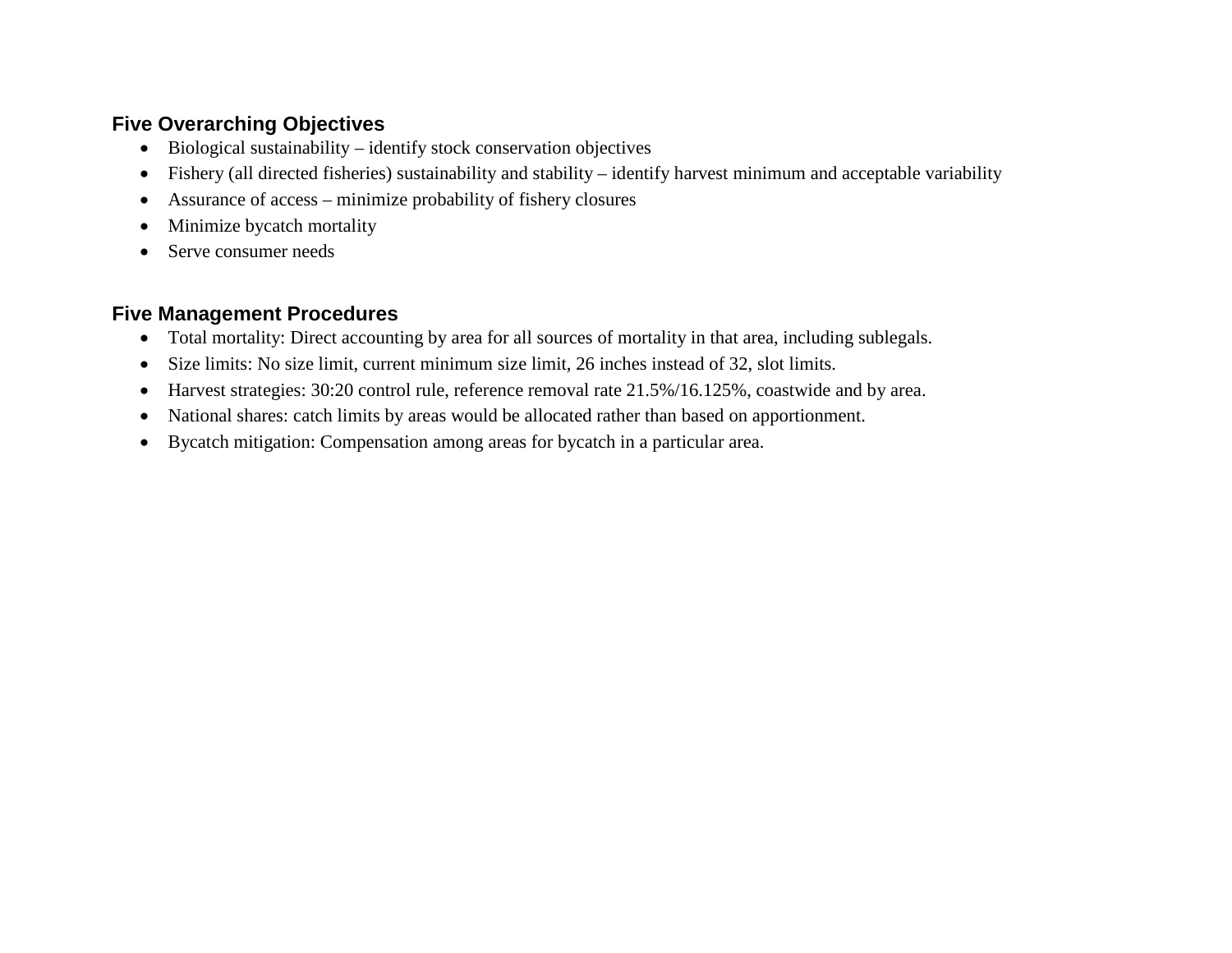| Goal                                                                                         | Objective                                                                                                                                                                                      | Performance                                                                                            | Probability | <b>Time frame</b> | <b>IPHC Staff Comments</b>                                                                                                                                                                                                                                                                     |
|----------------------------------------------------------------------------------------------|------------------------------------------------------------------------------------------------------------------------------------------------------------------------------------------------|--------------------------------------------------------------------------------------------------------|-------------|-------------------|------------------------------------------------------------------------------------------------------------------------------------------------------------------------------------------------------------------------------------------------------------------------------------------------|
|                                                                                              |                                                                                                                                                                                                | <b>Metric</b>                                                                                          |             |                   |                                                                                                                                                                                                                                                                                                |
| <b>Biological</b><br>sustainability                                                          | Limit<br>- the level of<br>biomass below<br>which no fishing<br>can occur                                                                                                                      | 1) Maintain a<br>minimum of<br>number of mature<br>female halibut<br>coast-wide (e.g.,<br>one million) | 0.99        | Each year         | Number of females and<br>spawning biomass can be<br>equivalent, however this<br>objective could also be<br>evaluated with respect to<br>average female size                                                                                                                                    |
|                                                                                              |                                                                                                                                                                                                | 2) Maintain a<br>minimum spawning<br>stock biomass of<br>20% of the unfished<br>biomass                | 0.95        | Each year         | Part of current harvest<br>policy. The probability<br>should be evaluated relative<br>to recruitment variability and<br>yield                                                                                                                                                                  |
| Biological<br>sustainability                                                                 | Threshold<br>- the level of<br>biomass below<br>which the harvest<br>rate should decline                                                                                                       | 3) Maintain a<br>minimum spawning<br>stock biomass of<br>30% of the unfished<br>biomass                | 0.75        | Each year         | See above.                                                                                                                                                                                                                                                                                     |
| Fishery<br>sustainability and<br>stability<br>Assurance of access<br>Serve consumer<br>needs | <b>Target Harvest Rate</b><br>- harvest rate<br>applied when<br>biomass is above<br>threshold level<br>- Maintain median<br>catch within ±10%<br>of 1993-2012<br>average<br>- Maintain average | 4) Maintain<br>directed fishing<br>opportunity                                                         | 0.95        | Each year         | Evaluate probability relative<br>to recruitment variability and<br>minimum annual variation in<br>catch desired by industry.<br>This needs a quantifiable<br>unit in order to calculate a<br>probability, e.g., maintain<br>directed fishing opportunity<br>of xx million pounds each<br>year. |

## **Table 1. Candidate goals and objectives for MSE process – May 2014**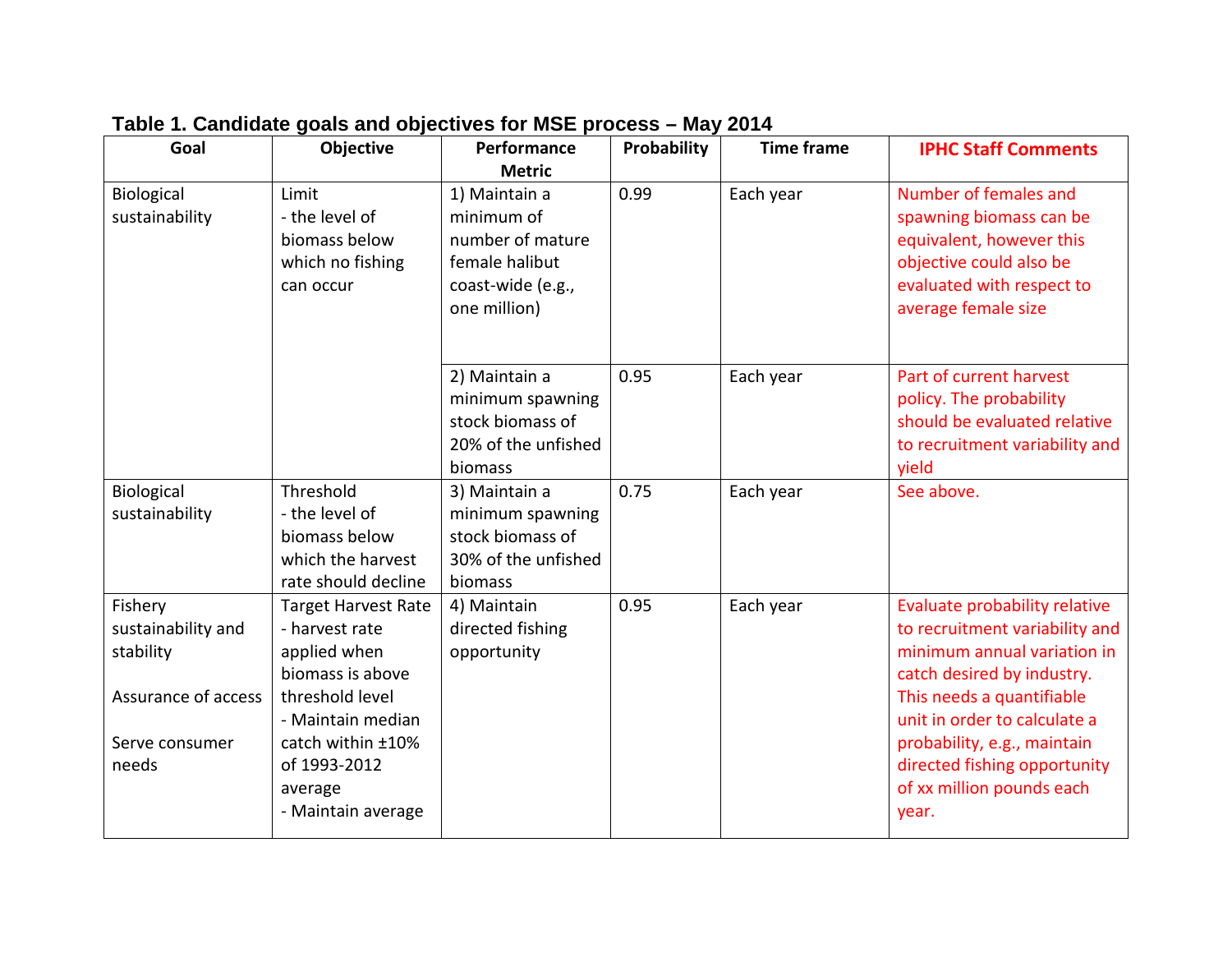| Goal                                       | <b>Objective</b>                 | Performance<br><b>Metric</b>                                        | Probability                         | <b>Time frame</b>       | <b>IPHC Staff Comments</b>                                                                                                                                                                                                                                                                                |
|--------------------------------------------|----------------------------------|---------------------------------------------------------------------|-------------------------------------|-------------------------|-----------------------------------------------------------------------------------------------------------------------------------------------------------------------------------------------------------------------------------------------------------------------------------------------------------|
|                                            | catch at >70% of                 |                                                                     |                                     |                         |                                                                                                                                                                                                                                                                                                           |
|                                            | historical 1993-<br>2012 average | 5) Maximize yield in<br>each regulatory<br>area                     | 0.5                                 | Each year               | * See above. This<br>performance metric is<br>actually an objective and<br>requires a specific value for<br>calculating a probability.                                                                                                                                                                    |
|                                            |                                  | ?                                                                   | Within 5 years of<br>implementation | * See above.            |                                                                                                                                                                                                                                                                                                           |
|                                            |                                  |                                                                     | 0.9                                 | Each year               | * The absolute quantities for<br>catch will be difficult to<br>achieve. For example you<br>may never be able to achieve<br>70% of the average catch in<br>90 out of 100 cases. In terms<br>of assurance of access in 90<br>out of 100 cases, adjusting<br>the % of the average catch<br>may be necessary. |
| Fishery<br>sustainability and<br>stability | Harvest efficiency               | Wastage in the<br>longline fishery<br><10% of annual<br>catch limit | 0.75                                | Over a 5 year<br>period | * The performance metric<br>might be best expressed as<br>the ratio of discards to<br>retained, or sublegal: legal.<br>Wastage is difficult to<br>quantify due to assumptions<br>about discard mortality rate<br>and biases in the observer<br>programs with partial<br>coverage.                         |